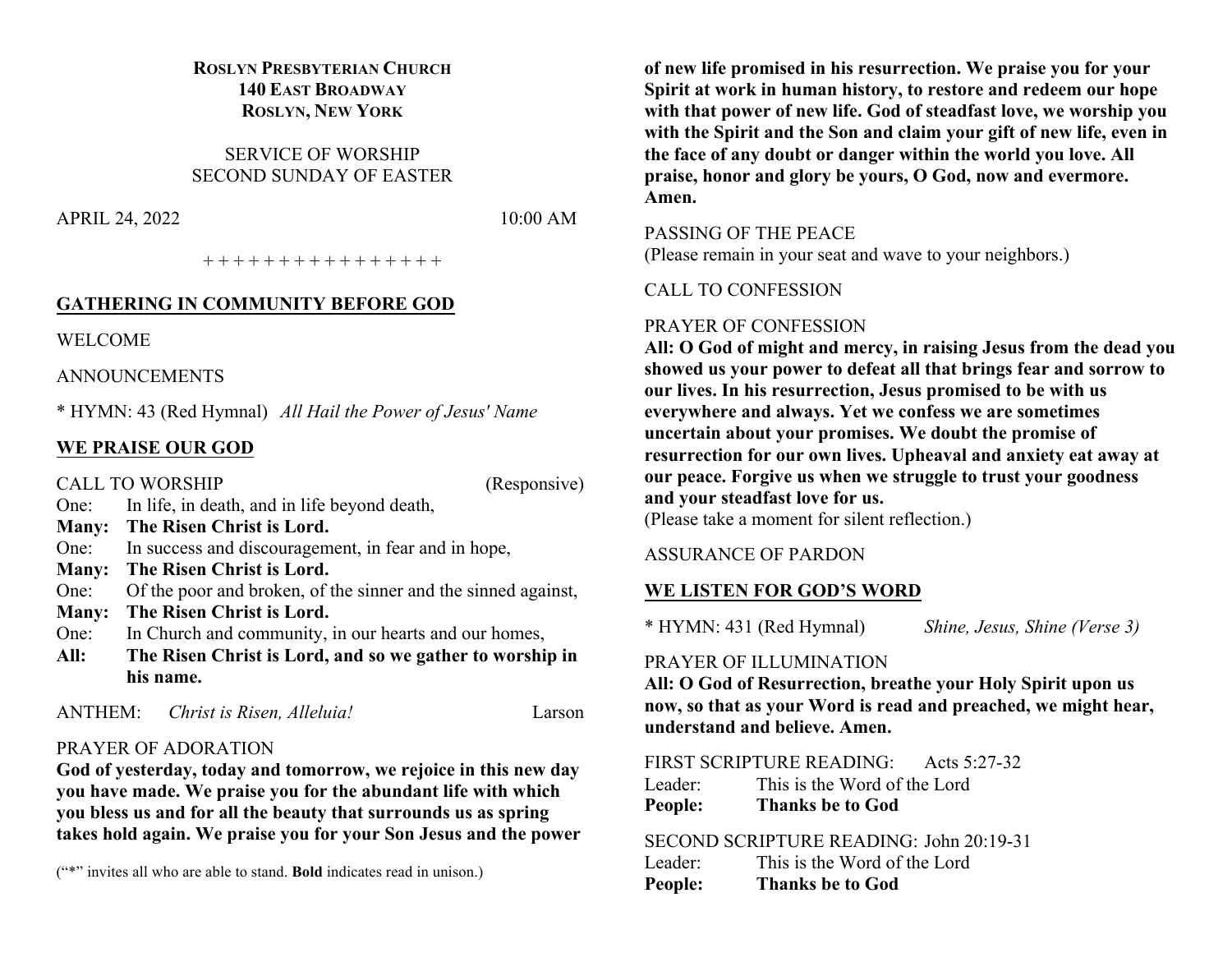MESSAGE *Locked Away* Rev. Dr. Marjory J. Roth

\* HYMN: 122 (Blue Hymnal) *Thine Is the Glory*

# **WE RESPOND IN WORD AND DEED**

# SHARING OF JOYS AND CONCERNS FOR PRAYER

PRAYERS OF THANKSGIVING AND INTERCESSION *(Insert)*

#### OUR LORD'S PRAYER

\* HYMN: 399 (Blue Hymnal) *We Walk By Faith and Not By Sight*

CALL TO OFFERTORY (We are not passing the offertory plate; please leave your donation in the offering plate as you leave.)

# \* PRAYER OF DEDICATION

**Generous God, along with our gifts we offer you our thanks for your steadfast love, our foundation when things around us seem uncertain. Bless these gifts and the ministry of our congregation; and bless the mission we undertake as part of the Presbyterian Church. May what we offer spread the blessings we know to others, in the name of Jesus Christ, our Risen Lord. Amen.**

#### \* DOXOLOGY

*Praise God, from whom all blessings flow; Praise him, all creatures here below; Praise him above, ye heavenly host; Praise Father, Son, and Holy Ghost. Amen.*

#### CHARGE AND BLESSING

DISMISSAL *Go Now in Peace*

#### POSTLUDE

# **THE WORSHIP IS OVER, LET THE SERVICE BEGIN**

Rev. Dr. Marjory J. Roth Pastor Dr. Natalie Naylor Clerk of Session Robert Gilmore Treasurer

Dr. Gary de Sesa Director, Ministry of Music

Kita de Sesa is our Soprano soloist.

Refreshments Host today is Natalie Naylor.

#### **ANNOUNCEMENTS Important Dates**

| Tues, Apr. 26 | 3 PM Session Meeting                  |
|---------------|---------------------------------------|
| Wed, Apr. 27  | 10 AM Bible Study In Person at Church |

Please note: **Zoom Bible Study** will now be held the **2nd Monda**y of each month, and **Wednesday Bible Study** will be held **every week**, in person.

## **PLEASE PRAY FOR**

Emma Steck Dawn and John de Sesa Eddie Balsamo Rev. Stark Jones The Mastrangelo Family **Emily & Dwight Dyer** Cathy and Jason Nelson Paula Liscio Rhonda Liss The Stallone Family Sam Rizzo Joy Wyler Merrick Randall **Anita** Catalanello Debra Hecht Casey DeSantis Melanie Bailey & Martufi Family Elizabeth Jordan Jeff Lovering Jack Walker Richard and Lynn Cardozo Edith Van Raalte

Families of victims in Ukraine and all the Ukrainian refugees

All who are struggling due to the Coronavirus outbreak And those who are on the front lines helping

# **First Reading**

**Acts 5:27-32 New Revised Standard Version (NRSV)**

 $27$  When they had brought them, they had them stand before the council. The high priest questioned them, <sup>28</sup> saying, "We gave you strict orders not to teach in this name, yet here you have filled Jerusalem with your teaching and you are determined to bring this man's blood on us." <sup>29</sup> But Peter and the apostles answered, "We must obey God rather than any human authority. <sup>30</sup> The God of our ancestors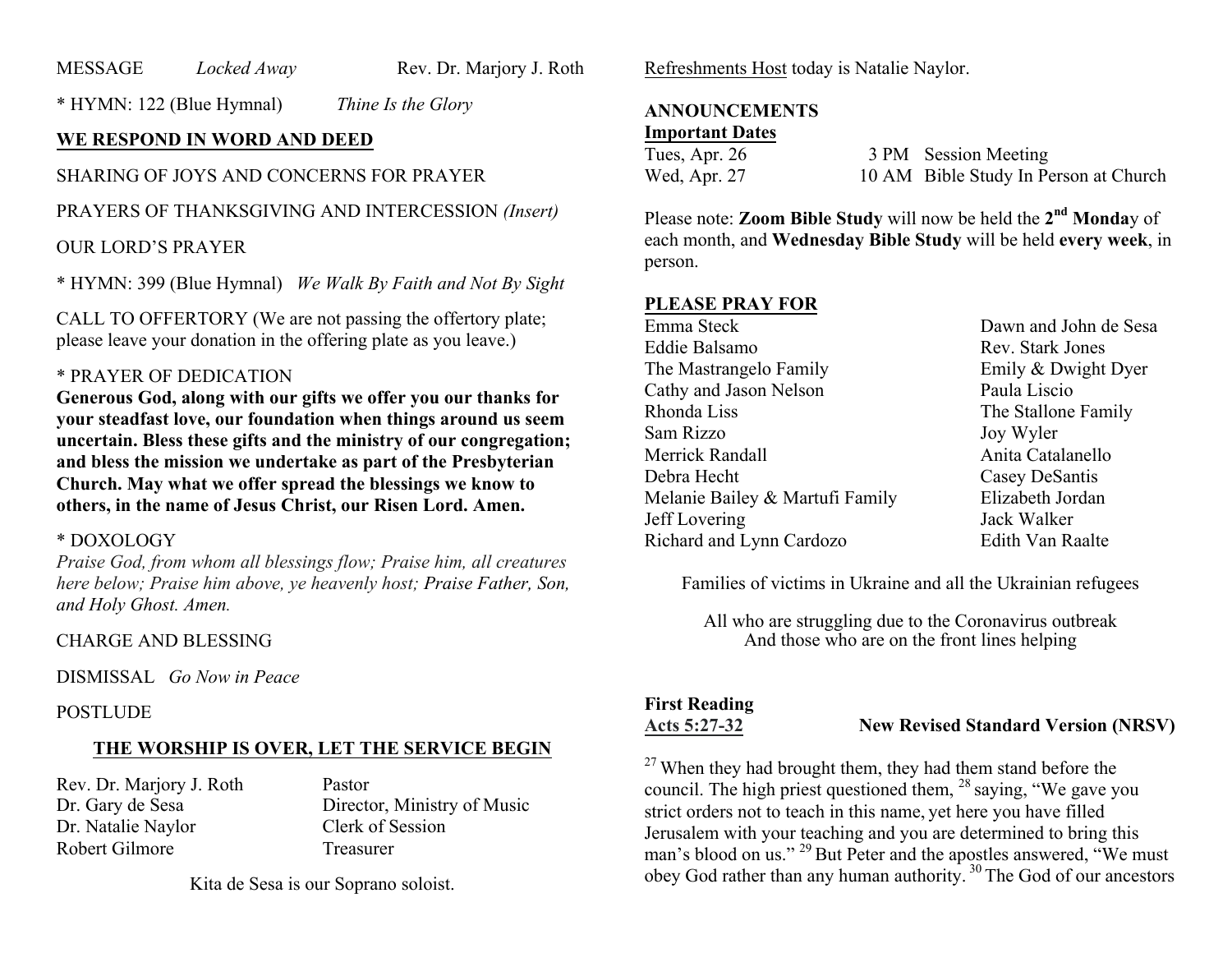raised up Jesus, whom you had killed by hanging him on a tree.<sup>31</sup> God exalted him at his right hand as Leader and Savior that he might give repentance to Israel and forgiveness of sins. <sup>32</sup> And we are witnesses to these things, and so is the Holy Spirit whom God has given to those who obey him."

# **Second Reading John 20:19-31 New Revised Standard Version (NRSV)**

<sup>19</sup> When it was evening on that day, the first day of the week, and the doors of the house where the disciples had met were locked for fear of the Jews, Jesus came and stood among them and said, "Peace be with you."  $20$  After he said this, he showed them his hands and his side. Then the disciples rejoiced when they saw the Lord.<sup>21</sup> Jesus said to them again, "Peace be with you. As the Father has sent me, so I send you."<sup>22</sup> When he had said this, he breathed on them and said to them, "Receive the Holy Spirit.<sup> $23$ </sup> If you forgive the sins of any, they are forgiven them; if you retain the sins of any, they are retained."  $24$  But Thomas (who was called the Twin), one of the twelve, was not with them when Jesus came. <sup>25</sup> So the other disciples told him, "We have seen the Lord." But he said to them, "Unless I see the mark of the nails in his hands, and put my finger in the mark of the nails and my hand in his side, I will not believe."  $26$  A week later his disciples were again in the house, and Thomas was with them. Although the doors were shut, Jesus came and stood among them and said, "Peace be with you." <sup>27</sup> Then he said to Thomas, "Put your finger here and see my hands. Reach out your hand and put it in my side. Do not doubt but believe."<sup>28</sup> Thomas answered him, "My Lord and my God!" <sup>29</sup> Jesus said to him, "Have you believed because you have seen me? Blessed are those who have not seen and yet have come to believe." <sup>30</sup> Now Jesus did many other signs in the presence of his disciples, which are not written in this book.<sup>31</sup> But these are written so that you may come to believe that Jesus is the Messiah, the Son of God, and that through believing you may have life in his name.

#### **ANTHEM "Christ is Risen, Alleluia!" - Larson**

Christ is risen! Alleluia! Christ is risen! Alleluia! Christ is risen! Alleluia! Christ is risen! Alleluia! Risen our victorious head! Sing his praises! Alleluia! Christ is risen from the dead! Gratefully our hearts adore him as his light once more appears; Bowing down in joy before him, rising up from grief and tears. Christ is risen! All the sadness of our Lenten fast is o'er; Through the open gates of gladness he returns to life once more! Christ triumphed and we conquer by his mighty enterprise; We with him to life eternal by his resurrection rise! Christ is risen Heaven rejoices: Jesus lives who once was dead. Shout with joy, O deathless voices! Child of God, lift up your head, lift up your head! Child of God, lift up your head! Christ is risen! Alleluia! Christ is risen! Alleluia! Alleluia!

# **Go Now in Peace**

Go now in peace. Never be afraid. God will go with you each hour of every day.

Go now in faith, steadfast, strong and true. Know He will guide you in all you do.

Go now in love, and show you believe. Reach out to others so all the world can see.

God will be there watching from above. Go now in peace, in faith, and in love. Amen, Amen, Amen.